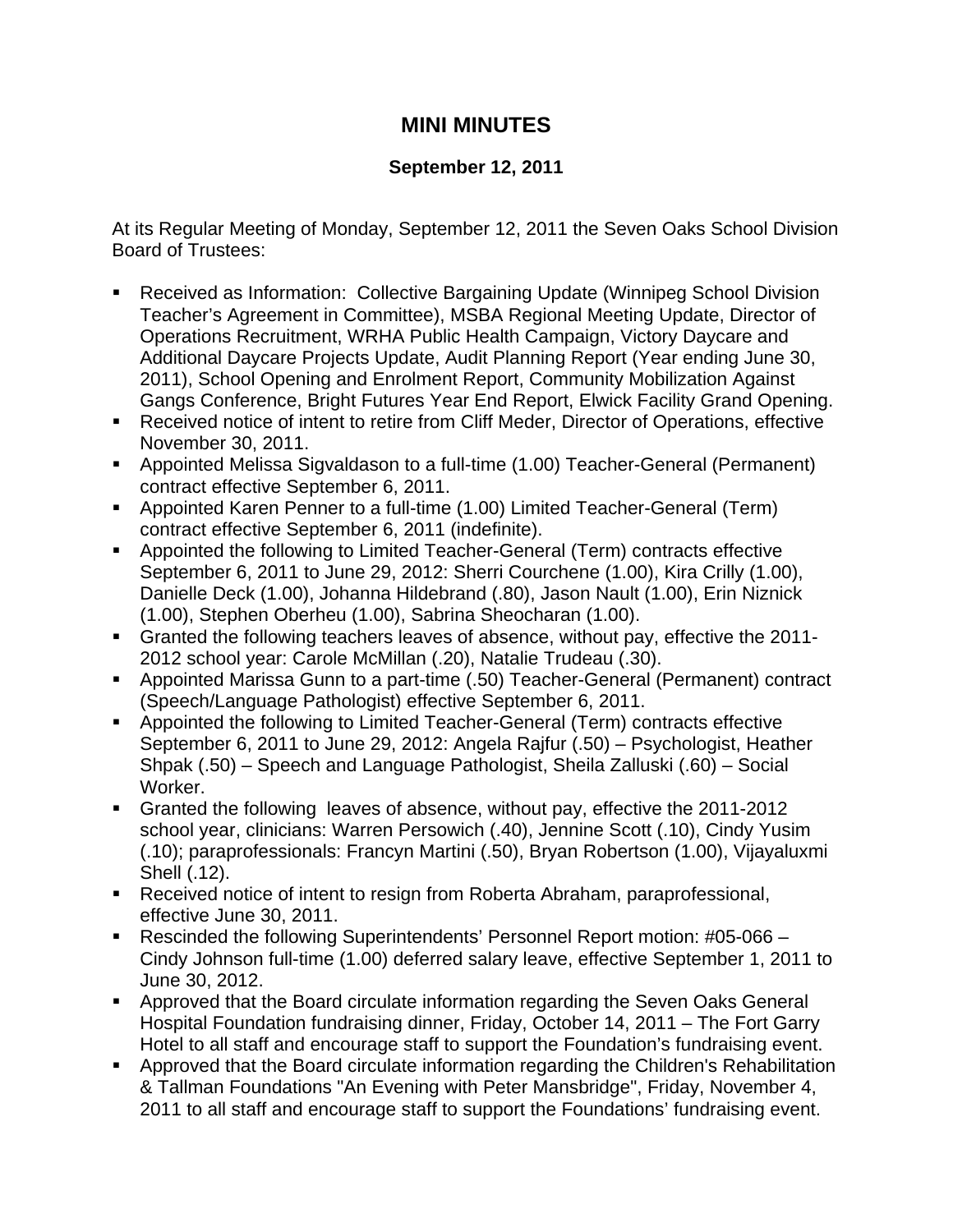- Approved that By-Law No. 4-2011 for the purpose of borrowing the sum of \$2,364,700.00 for ten (10) Portable Classrooms: Five (5) at École Leila North Community School (\$1,182,400), Two (2) at École Riverbend Community School (\$472,900.00), and Three (3) at James Nisbet Community School (\$709,400.00) be given second, third and final reading, be signed and sealed.
- Approved that the Manitoba School Boards Association responses to the Let's Play Fair message be posted on our website and distributed with school newsletters.
- **Approved for payment:** 
	- Cheques #2120160-#2120280, US\$ cheques #212005-#212008, direct deposits #2120275-#2120460 and pre-authorized debits #201036-#201040 in the amount of \$1,769,474.21 be approved.
	- Invoice No. 1123-02 for the Maples Collegiate Roof Replacement project in the amount of \$714.33 be paid to Affinity Firestop Consultants.
	- Invoice No. 1123-03 for the Maples Collegiate Roof Replacement project in the amount of \$1,807.72 be paid to Affinity Firestop Consultants.
	- Certificate of Payment No. 3 for the ESOMS Ventilation Upgrade Phase II project in the amount of \$163,247.68 be paid to East Side Ventilation.
	- 7-1/2% Statutory Holdback on Certificate of Payment No. 3 for the ÉSOMS Ventilation Upgrade Phase II project in the amount of \$11,818.12 be paid to the SOSD/East Side Ventilation-ÉSOMS Vent II account.
	- Certificate of Payment No. 4 for the ÉSOMS Ventilation Upgrade Phase II project in the amount of \$358,663.20 be paid to East Side Ventilation.
	- 7-1/2% Statutory Holdback on Certificate of Payment No. 4 for the ÉSOMS Ventilation Upgrade Phase II project in the amount of \$25,965.00 be paid to the SOSD/East Side Ventilation-ÉSOMS Vent II account.
	- Certificate of Payment No. 2 for the Multiple Portable Relocation project in the amount of \$191,088.26 be paid to Falcon Creek Industries Inc.
	- 7-1/2% Statutory Holdback on Certificate of Payment No. 2 for the Multiple Portable Relocation project in the amount of \$14,755.85 be paid to the SOSD/Falcon Creek 439 Multiple Portable account.
	- Certificate of Payment No. 2 for the Constable Edward Finney School Roof project in the amount of \$38,850.00 be paid to Norwin Roofing Ltd.
	- 7-1/2% Statutory Holdback on Certificate of Payment No. 2 for the Constable Edward Finney School Roof project in the amount of \$3,000.00 be paid to the SOSD/Norwin Roofing 437 Finney Roof account.
	- Invoice No. 9668 for the West St. Paul Grooming Room project in the amount of \$429.07 be paid to Number Ten Architectural Group.
	- Certificate of Payment No. 1 for the Maples Collegiate Roof Replacement project in the amount of \$267,922.83 be paid to Oakwood Roofing & Sheet Metal.
	- 7-1/2% Statutory Holdback on Certificate of Payment No. 1 for the Maples Collegiate Roof Replacement project in the amount of \$20,689.02 be paid to the SOSD/Oakwood Roof 442 Maples Roof Phase 1 account.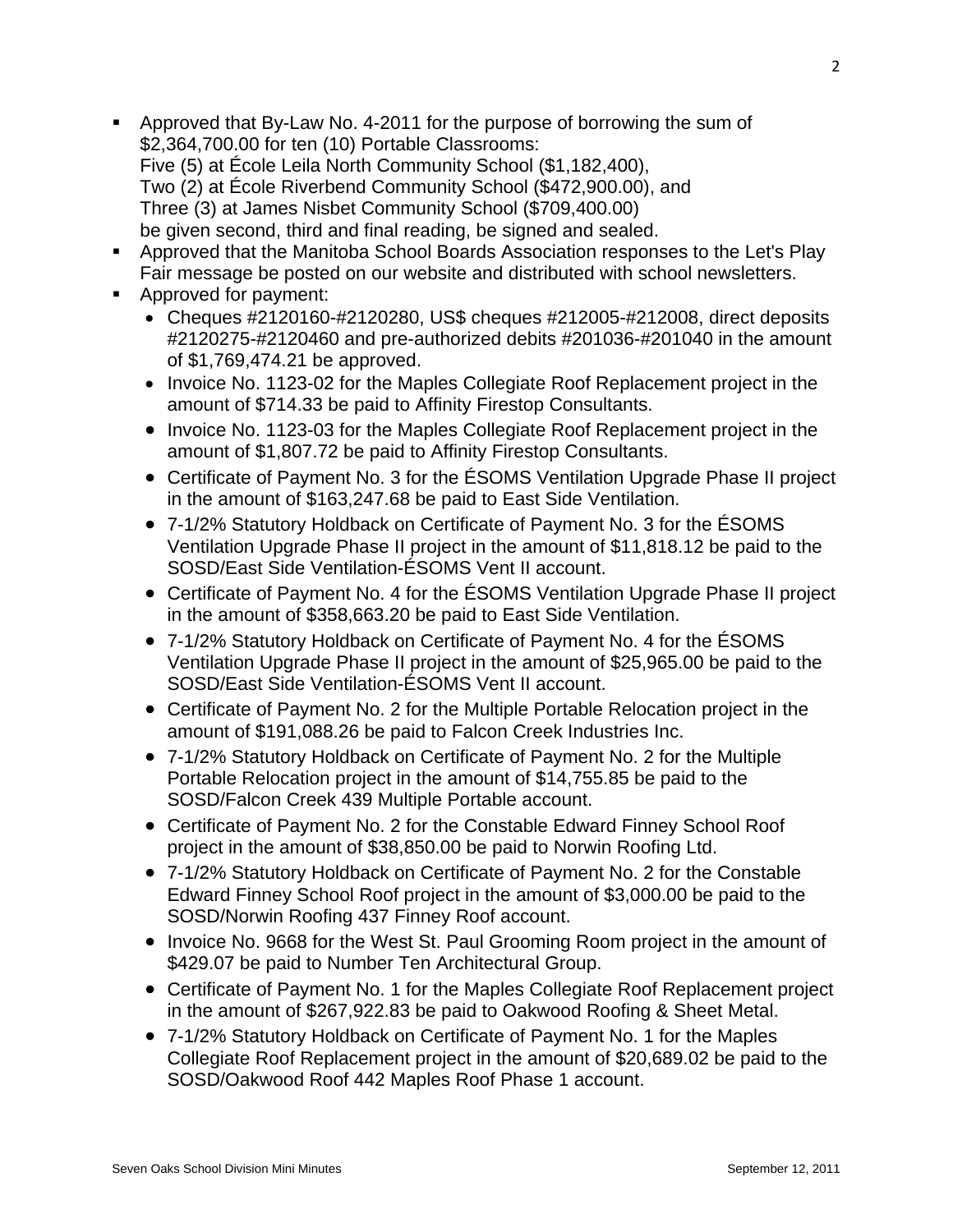- Certificate of Payment No. 1 for the Swinford Park Soccer Field Development project in the amount of \$89,934.44 be paid to Shelmerdine Ltd.
- 10% Builders' Lien Holdback on Certificate of Payment No. 1 for the Swinford Park Soccer Field Development project in the amount of \$9,516.87 be paid to the SOSD/Shelmerdine 436 Swinford Soccer account.
- Correspondence received from:
	- Standard Exam Summary and Grade 3 Assessment Summary.
	- Jamie Krutkevich Slight, SOTA President: Seven Oaks Teachers' Association annual fee for 2011-2012.
	- Jerri Weston, SOPA Secretary: Seven Oaks Paraprofessional Association Executive for the 2011-2012 school year.
	- Craig Wallis and Kelly Henderson, MSBA: Pension Plan Administration / Consulting / Retirement Consulting changes.
	- Kelly Henderson, CGA, Manager, Finance & Administration, MSBA: MSBA Non-Teaching Pension Plan - change in Pension Consultant effective August 1, 2011.
	- Labour Relations, Manitoba School Boards Association: Update CPI, Unemployment Rate, Regional Trends for July and August 2011.
	- Keith Thomas, Risk Manager, MSBA: 2011-2012 Voluntary Student Accident Insurance.
	- Maria Amagasu, Architect, Public Schools Finance Board: Tender Results Maples Collegiate Roof Replacement.
	- MTS Disability Benefits Plan: Notice of Premium rates for the next school year.
	- Nancy Allan, Minister of Education: Bill 13, The Preparing Students for Success Act, proclamation date - September 6, 2011.
	- Bright Futures 2010-2011 Year End Report.
	- Manitoba School Boards Association Salary Bulletin: Salary Bulletin No. 04-2011 Brandon School Division and Brandon Teachers' Association Ratified Agreement.
	- Manitoba School Boards Association Salary Bulletin: Salary Bulletin No. 05-2011 River East Transcona School Division and River East Transcona Teachers' Association Agreement-in-Committee.
	- Manitoba School Boards Association Salary Bulletin: Salary Bulletin No. 06-2011 Pembina Trails School Division and Pembina Trails Teachers' Association Agreement-in-Committee.
	- Manitoba School Boards Association Salary Bulletin: Salary Bulletin No. 10-2011 Seine River School Division and Seine River Teachers' Association Ratified Agreement.
	- Manitoba School Boards Association Salary Bulletin: Salary Bulletin No. 12-2011 Interlake School Division and The Interlake Association of Non-Teaching Employees (IANTE) Ratified Agreement.
	- Labour Relations, Manitoba School Boards Association: Collective Bargaining Updates.
	- Rick Dedi, Executive Director, The Public Schools Finance Board: Andrews Early Learning Centre (Victory School Stand-alone Childcare), PSFB and SOSD Geotechnical Project Support.